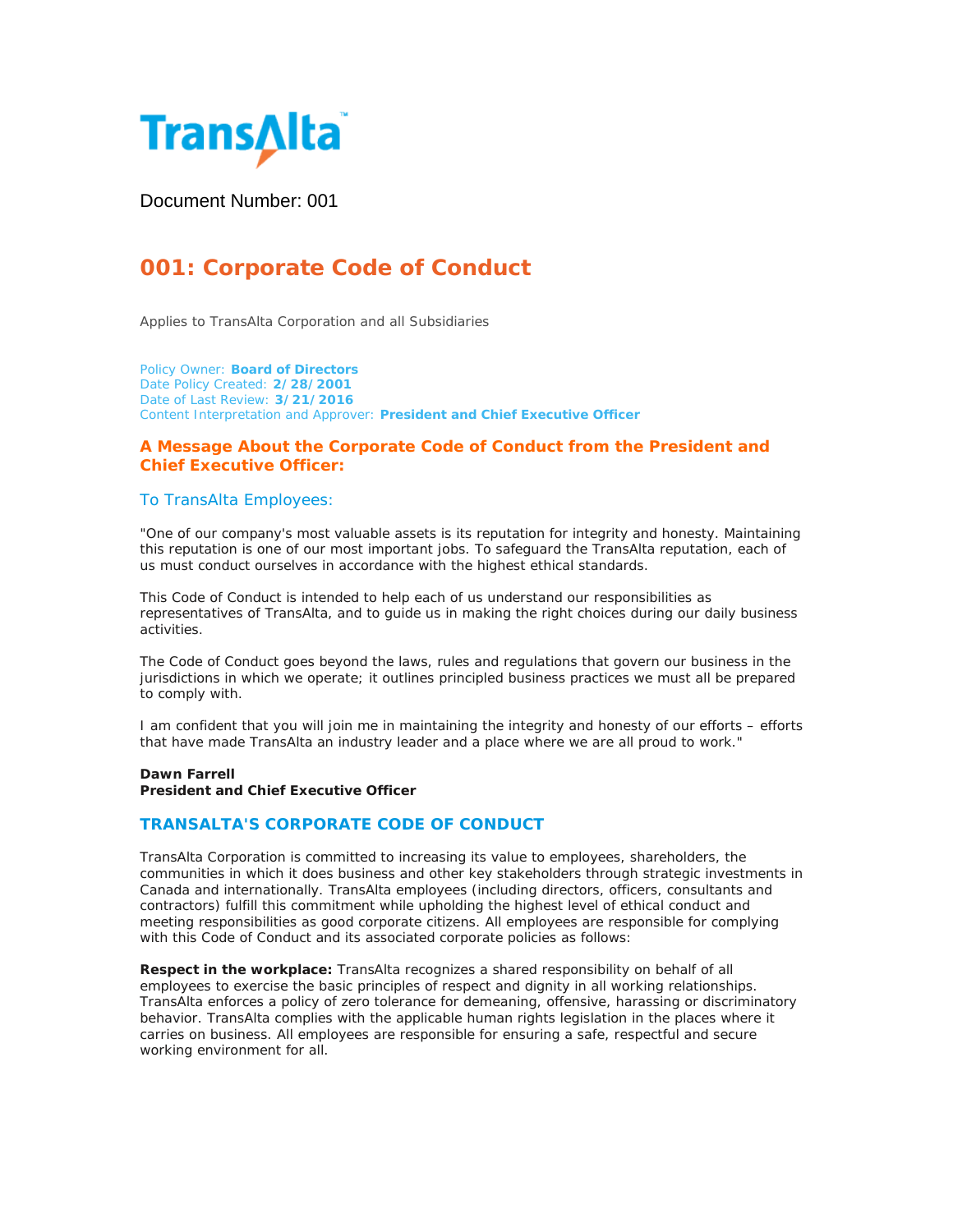**Health and safety:** TransAlta is committed to providing a safe and healthy working environment and protecting the public interest with standards and programs that meet or exceed industry standards and applicable government codes, standards and regulations in all jurisdictions in which it does business.

**Privacy:** TransAlta holds personal information about employees and other individuals and in doing so, recognizes the need to balance the rights of individuals to have their personal information protected and the need of an organization to collect, use and disclose information for reasonable purposes. TransAlta has adopted a policy which sets forth its responsibilities in ensuring this balance. All employees are responsible for ensuring that they are familiar with this policy and that they respect each employee's right to privacy.

**Conflicts of interest and fair dealings:** TransAlta employees must ensure that no conflict exists between their personal interests and those of TransAlta. TransAlta employees are committed to conducting their business affairs in TransAlta's best interests by dealing with customers, suppliers, contractors, competitors, existing and potential business partners and other TransAlta employees in a manner that avoids real, perceived or potential conflicts of interest.

**Competition:** TransAlta competes dynamically in an ethical and legitimate manner, complying with the competition and anti-trust laws of the jurisdictions in which it does business. TransAlta and its employees do not collude or collaborate with competitors to divide markets, restrict production or fix prices. TransAlta does not engage in unethical business strategies to obtain a market monopoly. TransAlta employees do not slander competitors or their products, improperly seek competitor information or attempt to influence suppliers illegally.

**Ethical business conduct:** TransAlta and its employees act honestly and with integrity in all business relationships with competitors, potential business partners, suppliers, customers and government officials. TransAlta and its employees exercise good business judgment in extending business courtesies and never accept or offer bribes, favours or "kickbacks" for the purpose of securing business transactions. TransAlta and its employees ensure that all payments are necessary, lawful and properly documented. International transactions must be conducted in accordance with the law, as is outlined in the Corruption of Foreign Officials policy.

**Gifts and Entertainment:** The giving or receiving of gifts, promotional items or entertainment is permitted provided it is not excessive and within the limits of responsible and generally accepted business practice.

**Compliance with laws:** TransAlta complies with all applicable laws, rules and regulations of the various jurisdictions in which it does business.

**Insider trading:** TransAlta complies with all applicable securities laws and regulations to ensure that material, non-public information ("inside information"), is disclosed in accordance with the law. To ensure compliance with the law, TransAlta has adopted a disclosure policy which sets out the process for disclosing material non-public information. Only those employees who have a need to know receive inside information before it is released to the public. TransAlta insiders do not use inside information for personal profit and do not take advantage of inside information by trading, or providing inside information to others ("tipping") to trade in TransAlta securities. For further information on insider trading, please refer to TransAlta's Insider Trading policy.

**Accounting or auditing issues:** As part of its general compliance with laws, rules and regulations (referred to above), TransAlta's policy is to comply with all financial reporting and accounting rules and regulations applicable to the Company. If any employee, officer or other person has concerns or complaints regarding questionable accounting or auditing matters of the Company, then he or she is encouraged to report those concerns or complaints to the Audit and Risk Committee of the Board of Directors.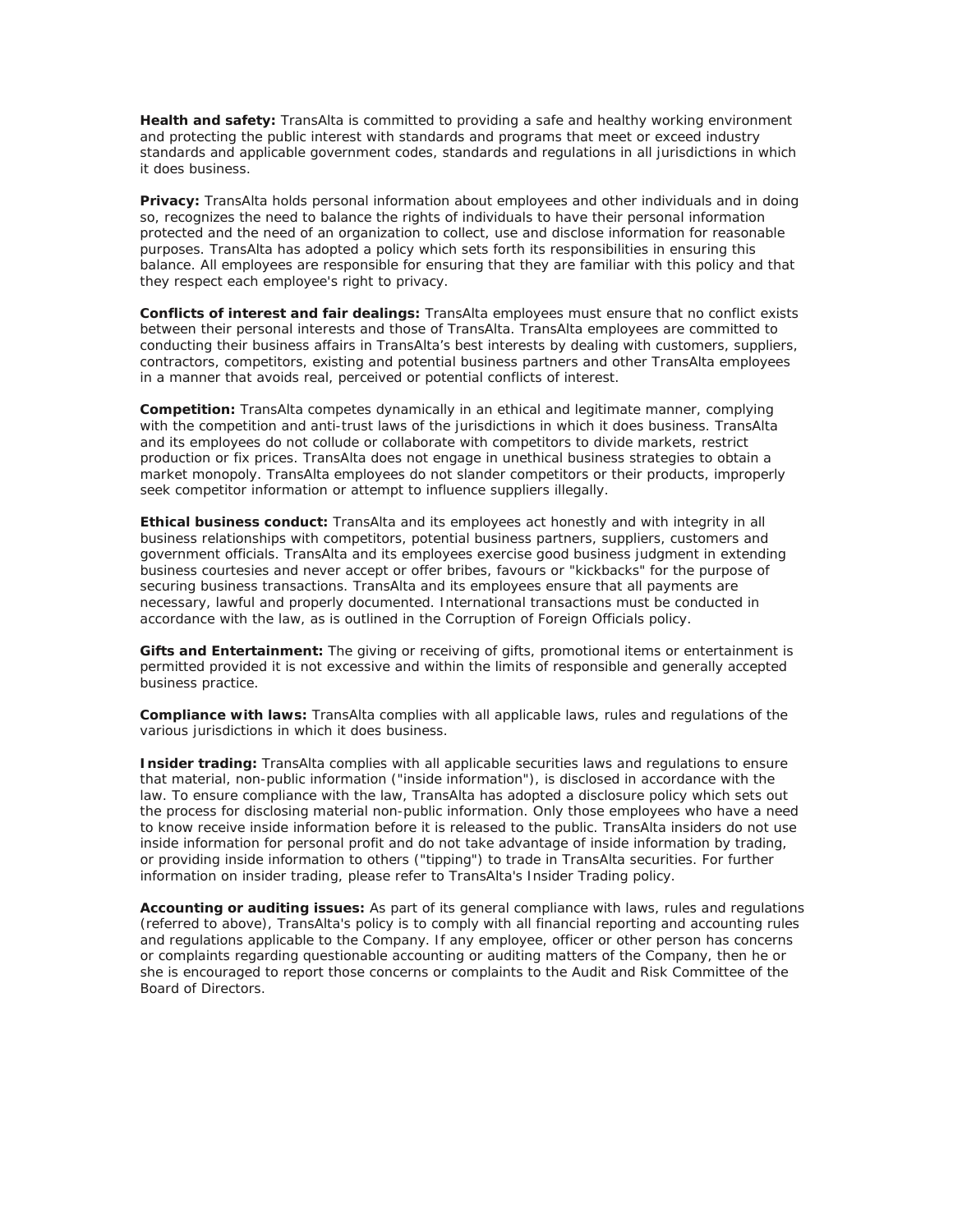**Anonymity and Confidentiality:** Any employee, officer or other person submitting a report to the Audit and Risk Committee may do so anonymously, confidentially or otherwise, although he or she is encouraged to make his or her identity known to facilitate communication. The Audit and Risk Committee (subject to its duties arising under applicable law, regulations and legal proceedings) will treat such submissions confidentially, and shall ensure that a thorough and fair investigation is conducted. Such submissions may be directed to the attention of:

Chair, Audit and Risk Committee (or any director who is a member of the Audit Committee)

Mail to:

c/o Box 1900, Station "M" 110 - 12 Avenue SW Calgary, AB T2P 2M1 noting subject matter "003"

Confidential and anonymous telephone service, free of caller identification technology:

| Australia     | 1-800-339276   |
|---------------|----------------|
| Canada        | 1-855-374-3801 |
| United States | 1-855-374-3801 |

Internet web access: [http://transalta.ethicspoint.com](http://transalta.ethicspoint.com/) (confidential and anonymous).

**Investigations:** TransAlta takes all reports of possible misconduct seriously. Reports will be thoroughly and confidentially investigated to determine whether the Code of Conduct or the law has been violated. Whenever necessary, TransAlta will take prompt, thorough and appropriate corrective action. Each of us has a responsibility to cooperate fully with investigations of alleged violations.

**No Retaliation:** TransAlta values the help of employees who identify possible legal or ethical business misconduct. Employees, and in particular leaders, are strictly prohibited from taking retribution against another employee who reports a violation in good faith. Acting in "good faith" means that, to your knowledge, you are making an honest and complete report. It is a violation of this Code of Conduct to make false accusations or reports.

**Protecting TransAlta's Assets:** TransAlta employees have a collective responsibility to protect the Company's assets from fraud and theft and ensure records are accurate, timely and complete. Transactions with third parties are to be recorded in writing. Information is a key asset of the Company so employees are required to safeguard TransAlta's proprietary and confidential information as well as proprietary information that has been entrusted to TransAlta by others.

**Communication Devices:** TransAlta's communication resources (phone systems, faxes, computers, smartphones and tablets) are:

- to be used for business purposes with incidental personal use permitted provided such use does not negatively impact productivity; compromise system capacity or contravene applicable law or any TransAlta policy; and
- are not to be used for improper or illegal activities such as the communication of defamatory, obscene or demeaning material, hate literature, inappropriate blogging, texting, or obtaining illegal software or files.

Communication resources are owned by TransAlta and are monitored and audited for proper usage.

**Environment and sustainable development:** TransAlta is committed to ensuring compliance with all environmental legislation, regulations, permits and licenses and to continuously improve its environmental performance.